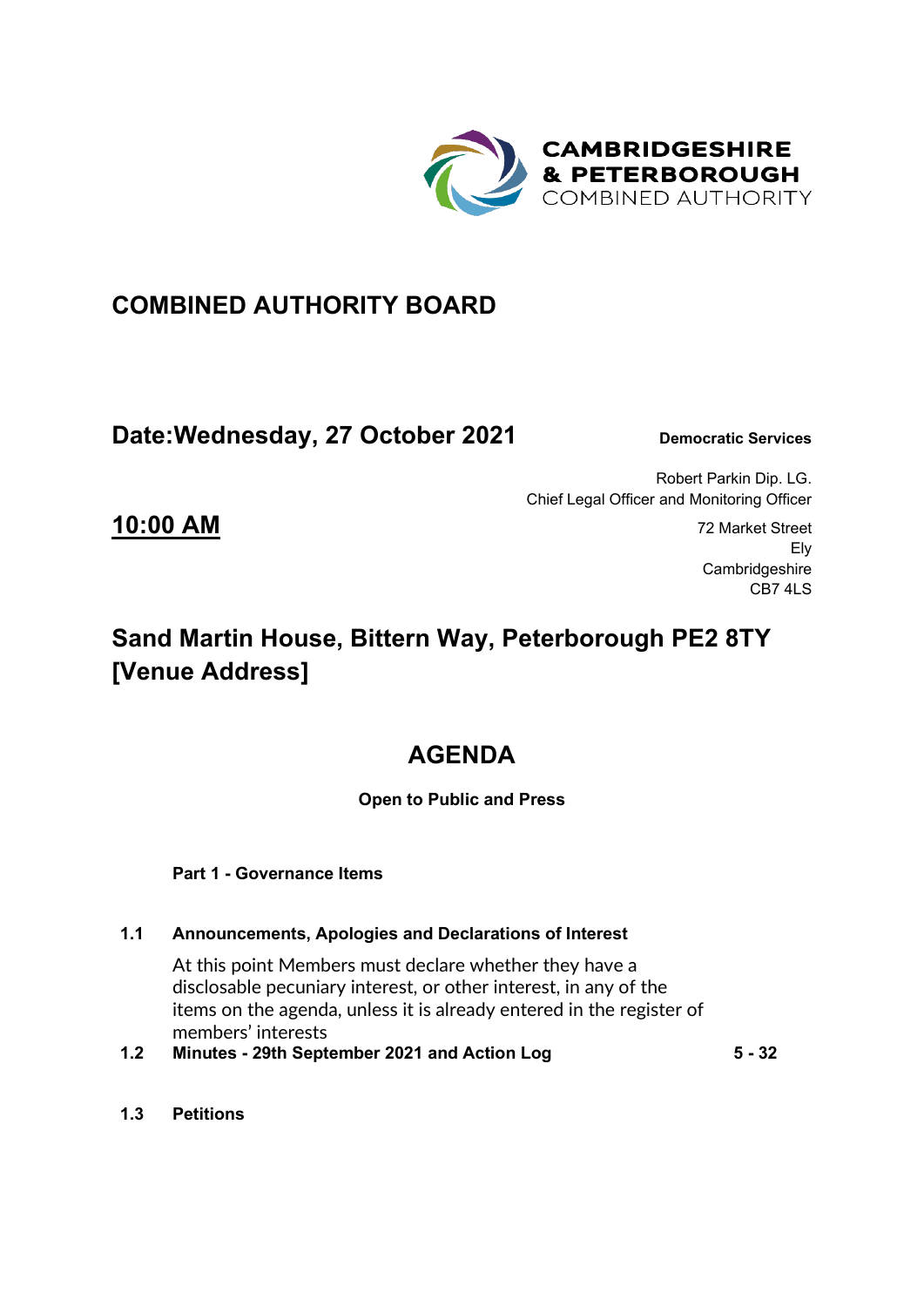| 1.4 | <b>Public Questions</b>                                                     | $33 - 34$  |
|-----|-----------------------------------------------------------------------------|------------|
|     | <b>Part 2 - Combined Authority Decisions</b>                                |            |
| 2.1 | Future Proposals for One CAM Ltd and Local Transport Plan<br><b>Refresh</b> | $35 - 44$  |
| 2.2 | <b>Bus Service Reform</b>                                                   | $45 - 48$  |
| 2.3 | <b>OxCam Arc Spatial Framework Position Statement</b>                       | 49 - 54    |
| 2.4 | <b>Strategic Water Issues</b>                                               | $55 - 70$  |
| 2.5 | Net Zero Compliant Policies: Making an Immediate Difference                 | $71 - 86$  |
| 2.6 | <b>OxCam Arc Environment Principles</b>                                     | $87 - 100$ |
|     | <b>Part 3 - Governance Reports</b>                                          |            |
| 3.1 | <b>Annotated Forward Plan</b>                                               | 101 - 154  |
| 3.2 | <b>Appointment of Independent Persons</b>                                   | 155 - 162  |
| 3.3 | <b>Information Governance: Updated GDPR Policies</b>                        | 163 - 230  |

The Combined Authority Board comprises the following members:

*For more information about this meeting, including access arrangements and facilities for people with disabilities, please contact*